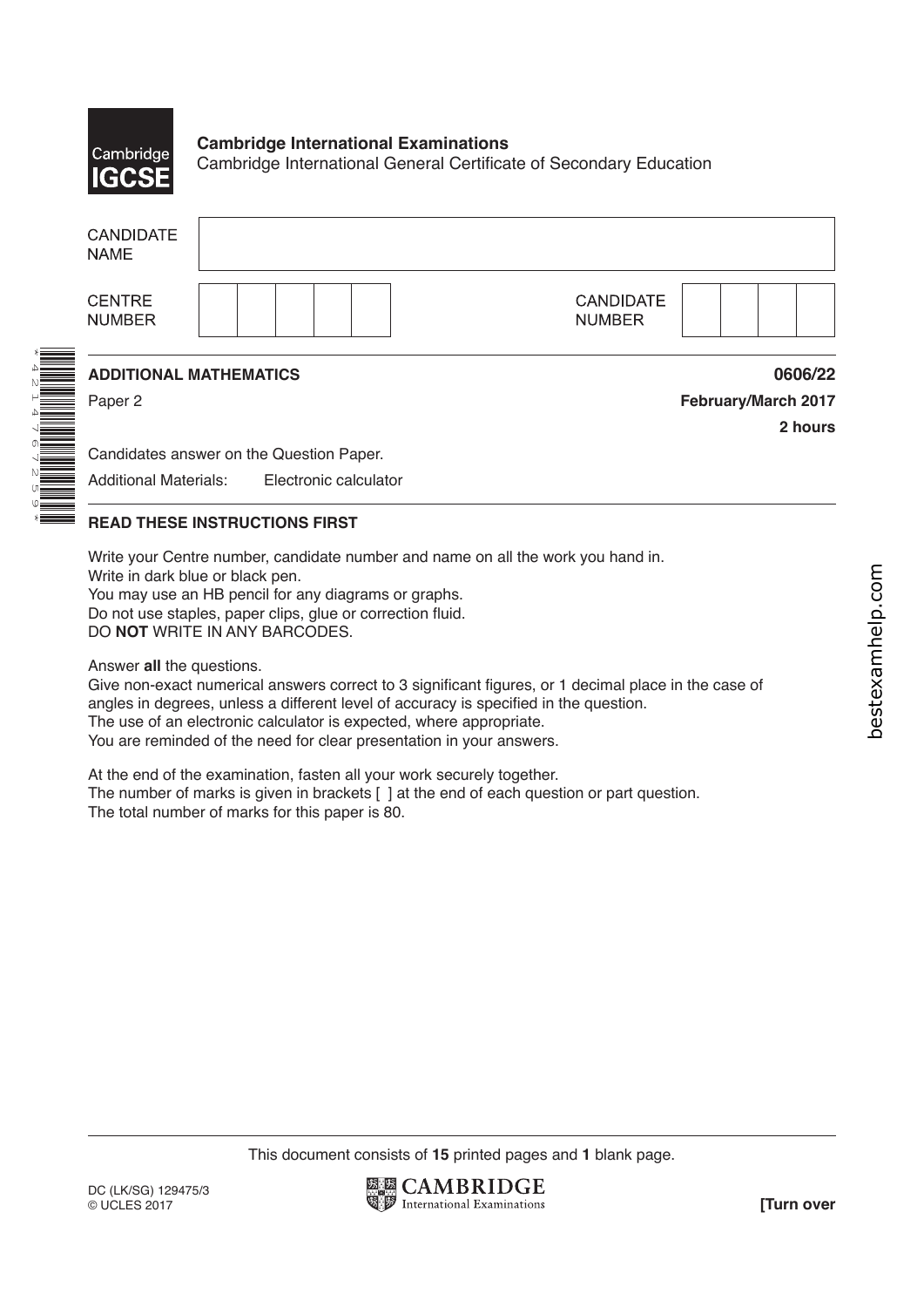### *Mathematical Formulae*

#### **1. ALGEBRA**

*Quadratic Equation*

For the equation  $ax^2 + bx + c = 0$ ,

$$
x = \frac{-b \pm \sqrt{b^2 - 4ac}}{2a}
$$

*Binomial Theorem*

$$
(a+b)^n = a^n + \binom{n}{1}a^{n-1}b + \binom{n}{2}a^{n-2}b^2 + \dots + \binom{n}{r}a^{n-r}b^r + \dots + b^n,
$$
  
where *n* is a positive integer and 
$$
\binom{n}{r} = \frac{n!}{(n-r)!r!}
$$

## **2. TRIGONOMETRY**

*Identities*

$$
\sin^2 A + \cos^2 A = 1
$$

$$
\sec^2 A = 1 + \tan^2 A
$$

$$
\csc^2 A = 1 + \cot^2 A
$$

*Formulae for* ∆*ABC*

$$
\frac{a}{\sin A} = \frac{b}{\sin B} = \frac{c}{\sin C}
$$

$$
a^2 = b^2 + c^2 - 2bc \cos A
$$

$$
\Delta = \frac{1}{2} bc \sin A
$$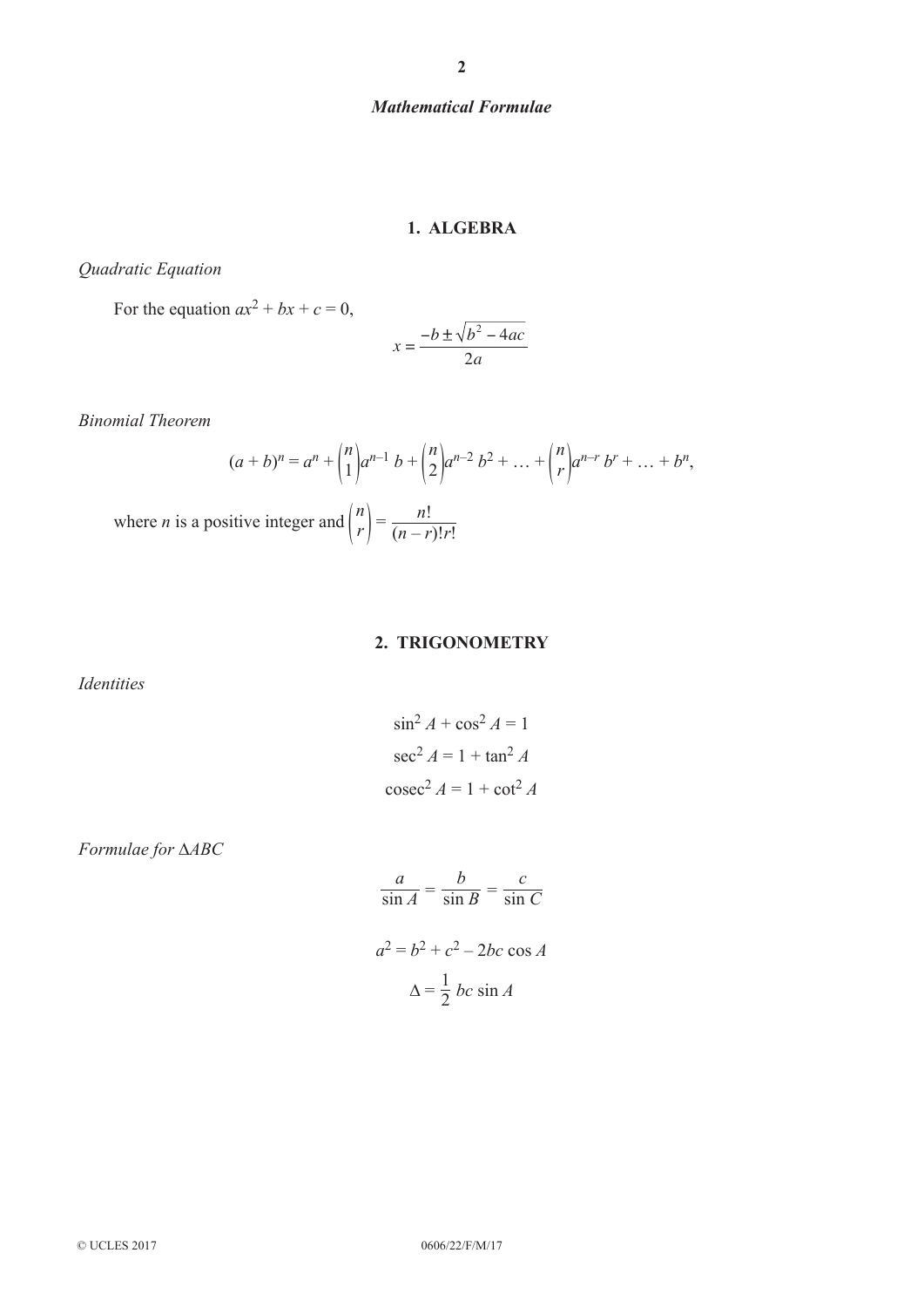**1** Solve the equation  $|5 - 3x| = 10$ . [3]

**2** The value, *V* dollars, of a car aged *t* years is given by  $V = 12000 e^{-0.2t}$ .

**(i)** Write down the value of the car when it was new. [1]

(ii) Find the time it takes for the value to decrease to 
$$
\frac{2}{3}
$$
 of the value when it was new. [2]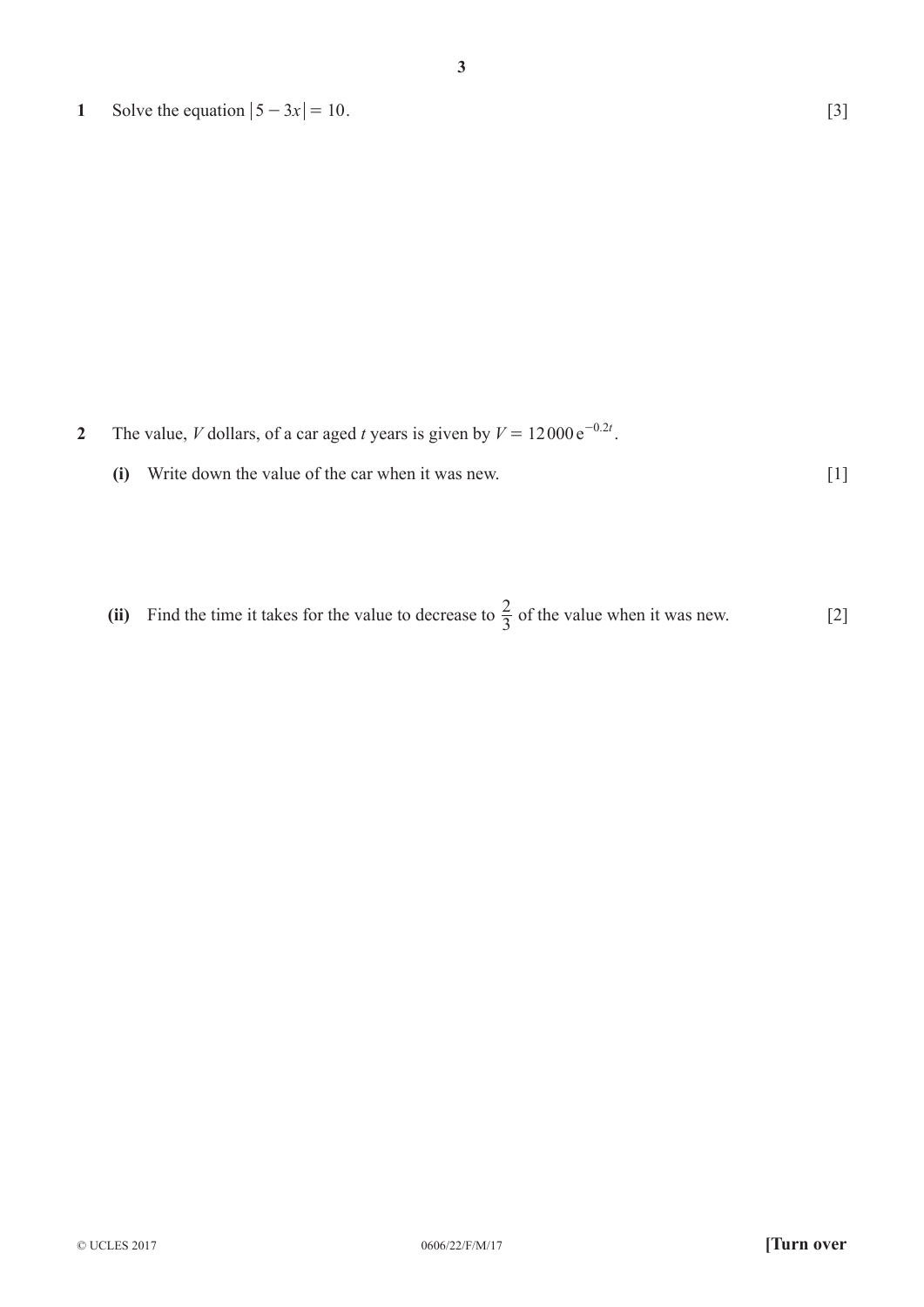- **3** The polynomial  $p(x)$  is  $x^4 2x^3 3x^2 + 8x 4$ .
	- **(i)** Show that  $p(x)$  can be written as  $(x-1)(x^3 x^2 4x + 4)$ . [1]

(ii) Hence write  $p(x)$  as a product of its linear factors, showing all your working. [4]

**4** Find the set of values of *k* for which the line  $y = 3x + k$  and the curve  $y = 2x^2 - 3x + 4$  do not intersect. [4]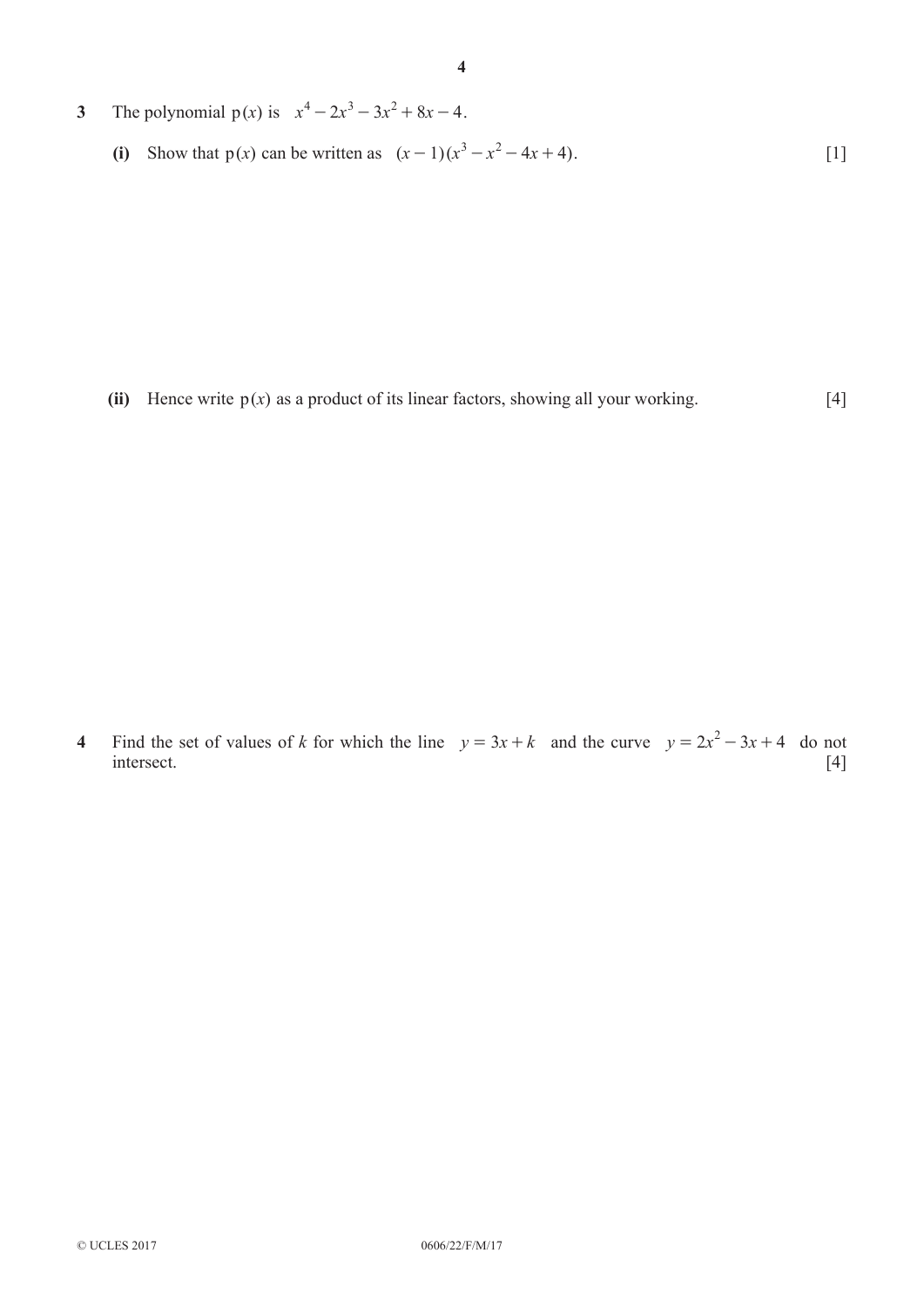

**5**

The diagram shows a trapezium made from a rectangle and a right-angled triangle. The dimensions, in centimetres, of the rectangle and triangle are shown. The area, in square centimetres, of the trapezium is 13 + 5 $\sqrt{5}$ . Without using a calculator, find the value of *x* in the form  $p + q\sqrt{5}$ , where *p* and *q* are integers. [5]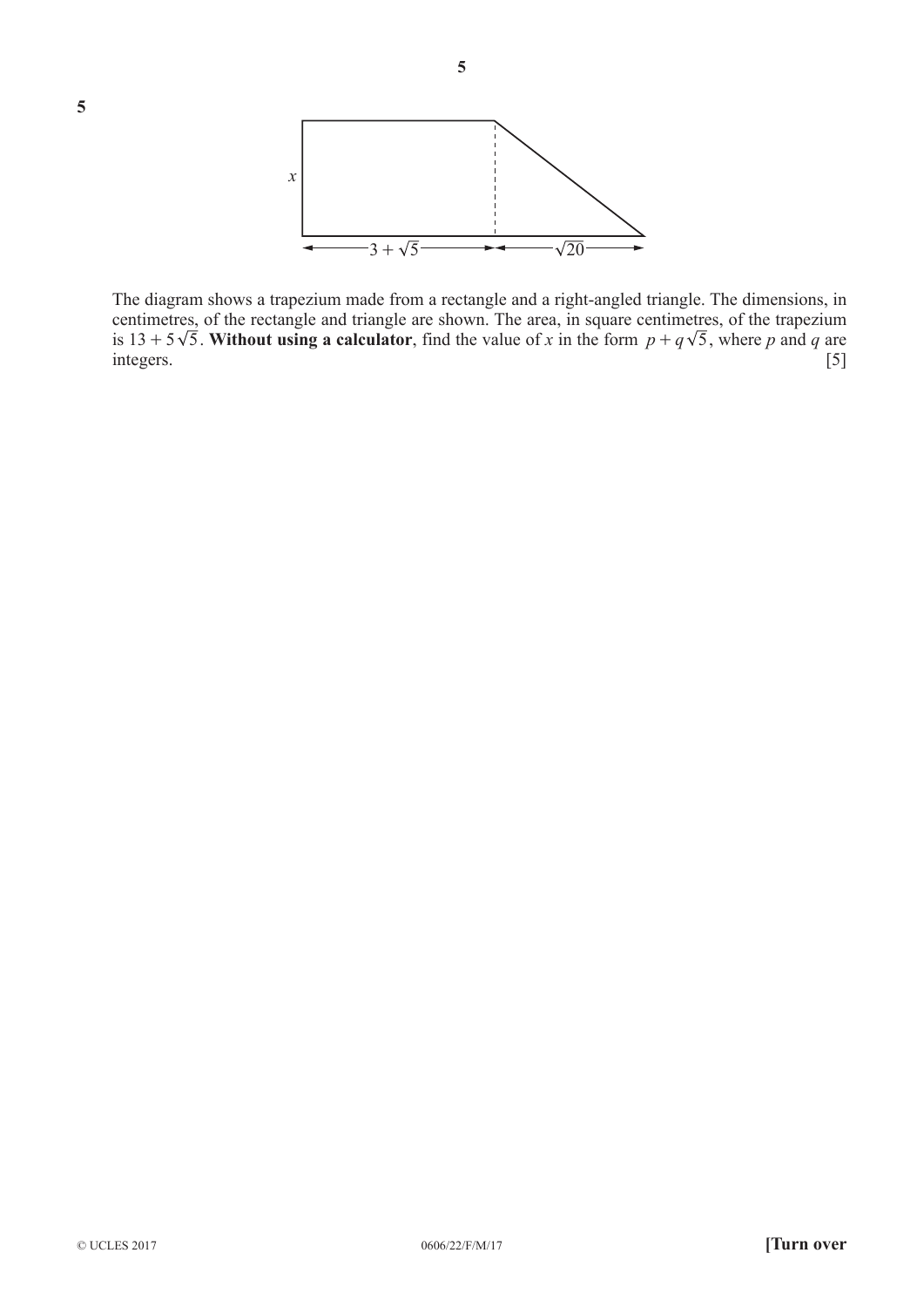**6 (a) (i)** Express  $\left(\sqrt[3]{-8x^9}\right)\left(\sqrt[6]{x^{-3}}\right)$  in the form  $ax^b$ , where *a* and *b* are constants to be found. [2]

(ii) Hence solve the equation 
$$
\left(\sqrt[3]{-8x^9}\right)\left(\sqrt[6]{x^{-3}}\right) = -6250.
$$
 [2]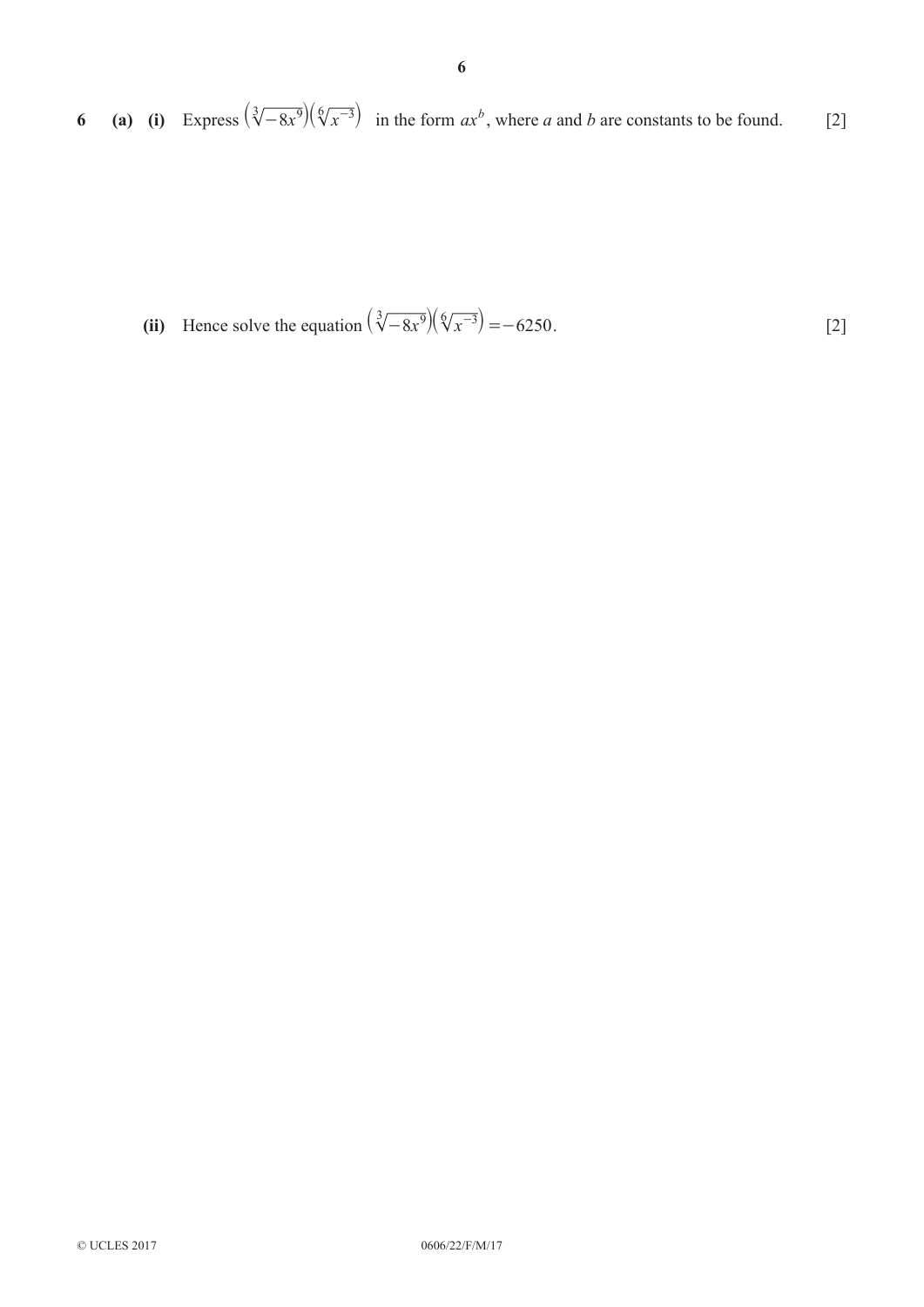- **(b)** It is given that  $y = log_a(ax) + 2 log_a(4x 3) 1$ , where *a* is a positive integer.
	- **(i)** Explain why *x* must be greater than 0.75. [1]

**(ii)** Show that *y* can be written as  $\log_a(16x^3 - 24x^2 + 9x)$ . [3]

(iii) Find the value of *x* for which  $y = log_a(9x)$ . [2]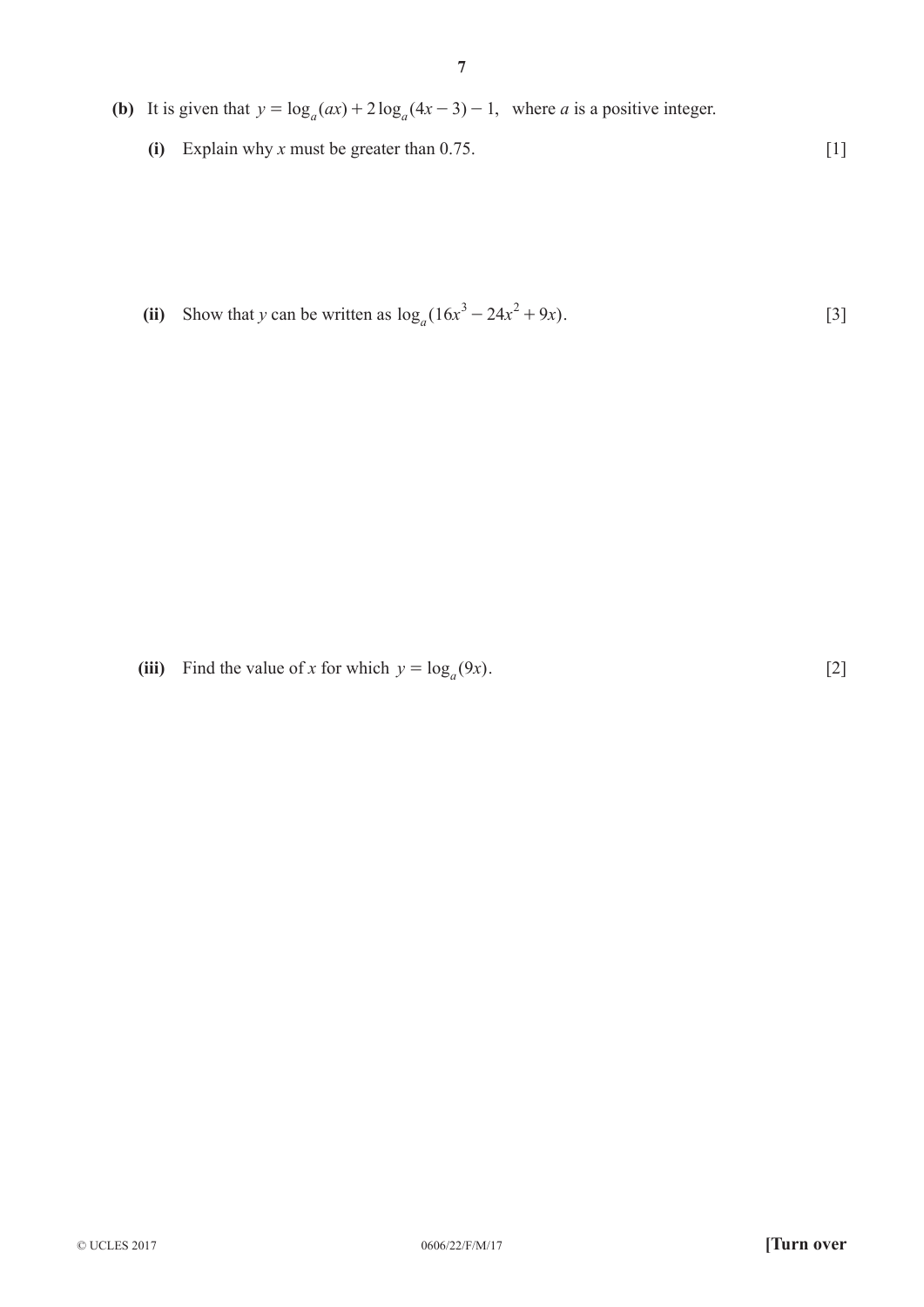**7 (a)** Calculate the magnitude and bearing of the resultant velocity of  $10 \text{ ms}^{-1}$  on a bearing of  $240^\circ$  and  $5 \text{ ms}^{-1}$  due south. [5]

(b) A car travelling east along a road at a velocity of  $38 \text{ kmh}^{-1}$  passes a lorry travelling west on the same road at a velocity of 56 kmh<sup>-1</sup>. Write down the velocity of the lorry relative to the car. [2]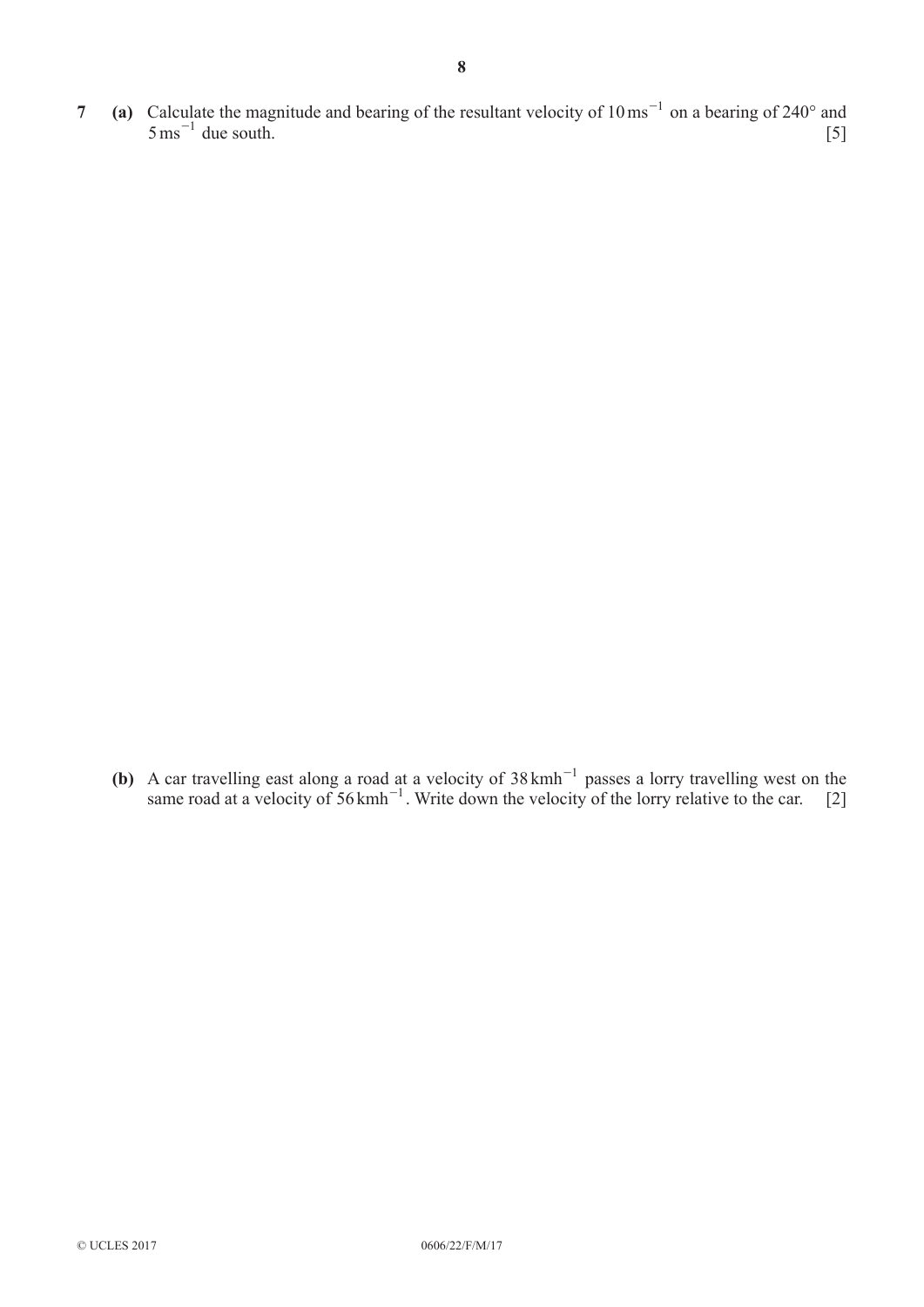- **8** The points *A*(3, 7) and *B*(8, 4) lie on the line *L*. The line through the point *C*(6, −4) with gradient  $\frac{1}{6}$  mosts the line *L* at the point *D*. Celevista meets the line *L* at the point *D*. Calculate
	- **(i)** the coordinates of *D*,  $[6]$

(ii) the equation of the line through *D* perpendicular to the line  $3y - 2x = 10$ . [2]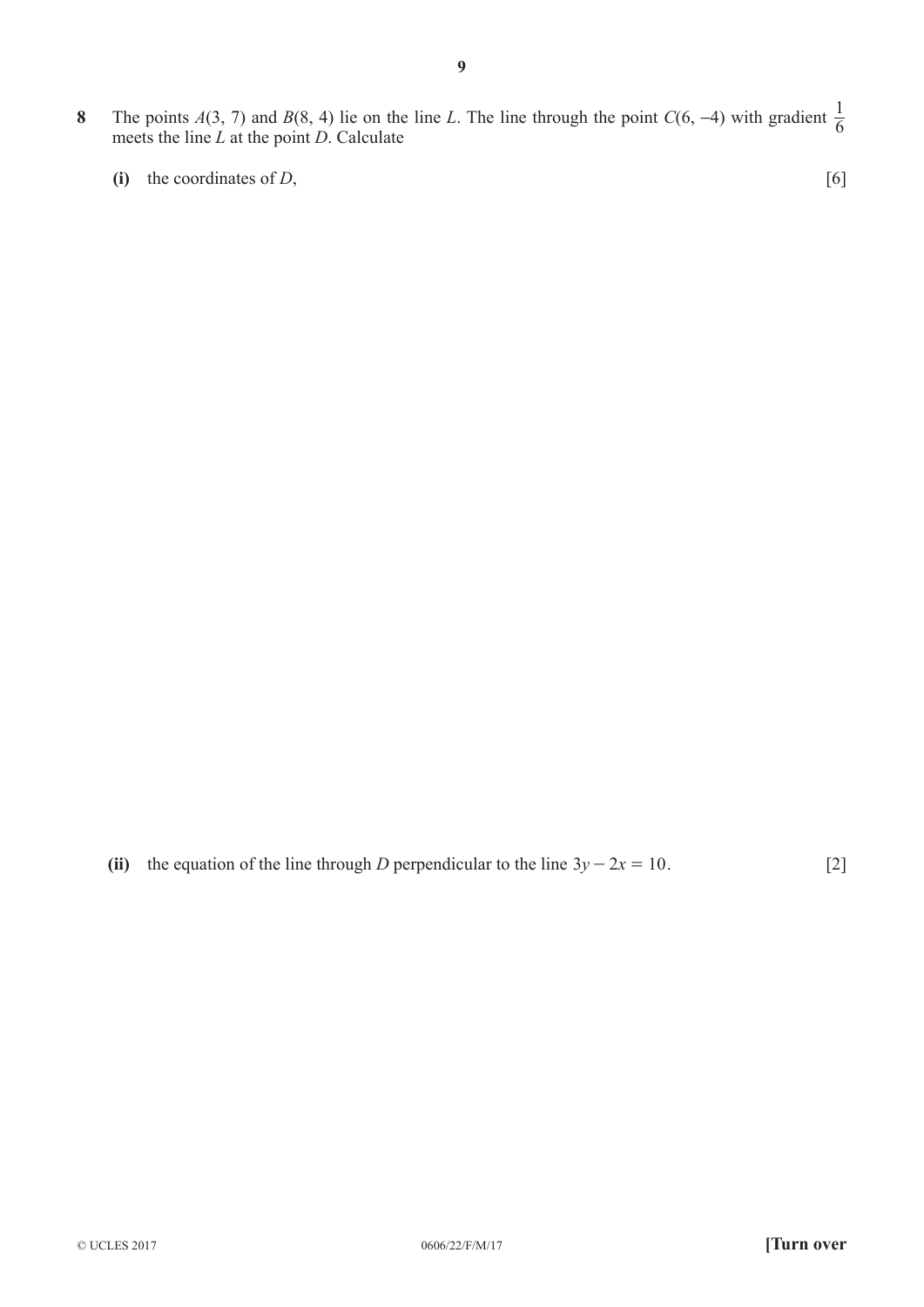**9** (a) Find 
$$
\int e^{2x+1} dx
$$
. [2]

**(b)** (i) Given that 
$$
y = \frac{x}{\ln x}
$$
, find  $\frac{dy}{dx}$ 

(ii) Hence find 
$$
\int \left( \frac{1}{\ln x} - \frac{1}{(\ln x)^2} + \frac{1}{x^2} \right) dx
$$
. [3]

.  $[3]$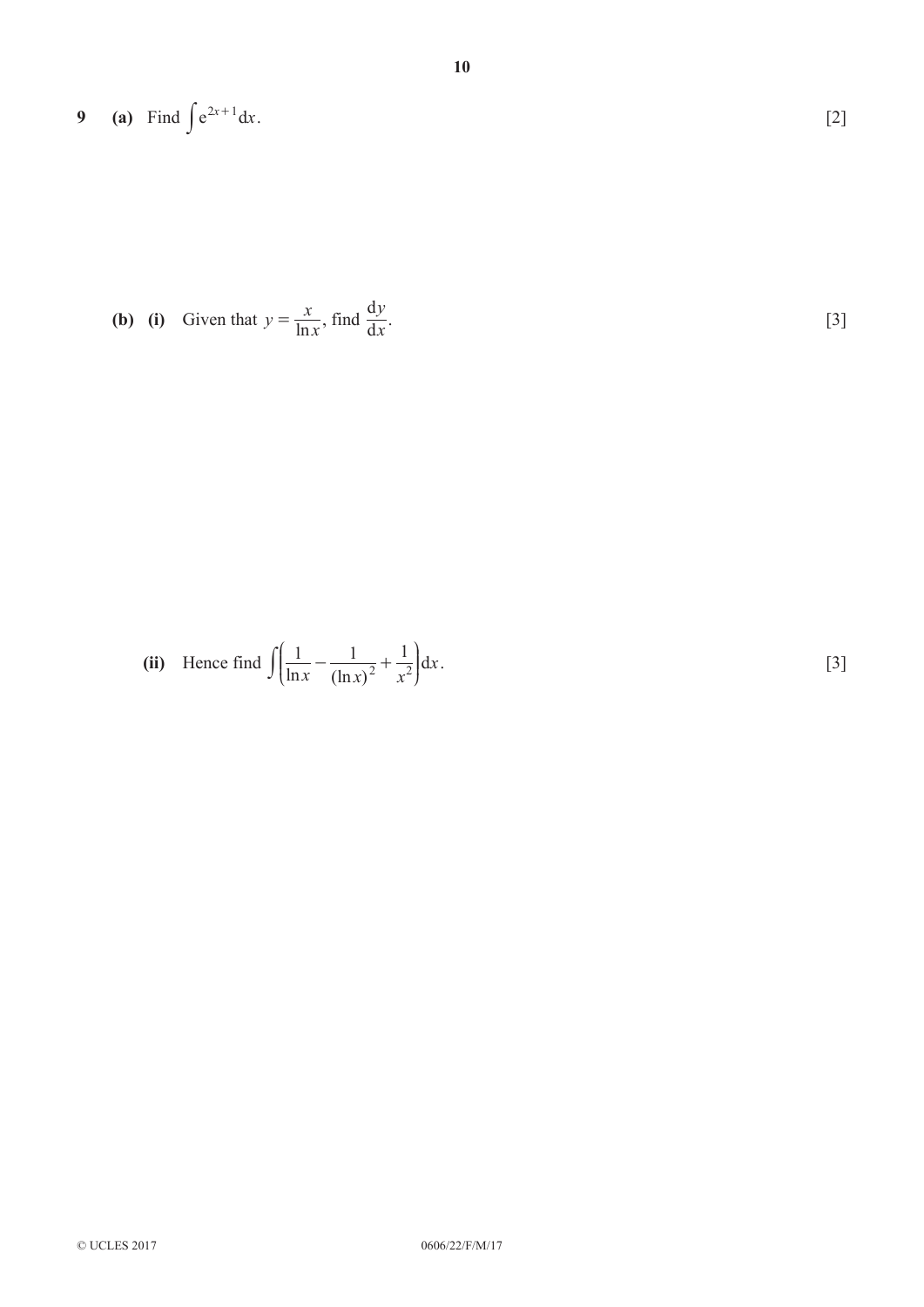- **10** Solve, for  $0^\circ \le x \le 360^\circ$ , the equation
	- (i)  $\cot(2x 10^{\circ}) = \frac{3}{4}$ , [4]

**(ii)**  $\sin^2 x - \cos^2 x = \cos x$ . [5]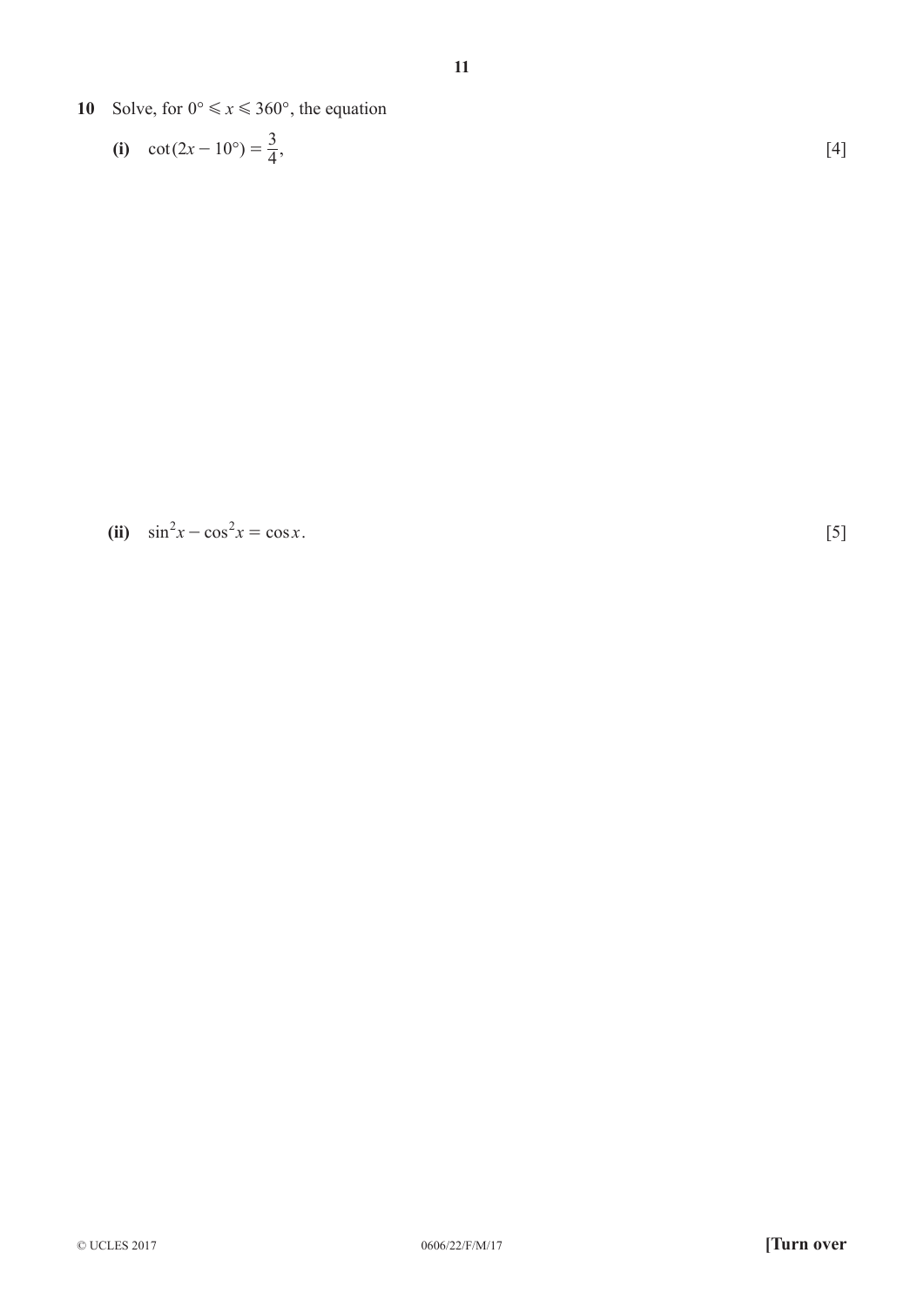**11** The functions f and g are defined by

$$
f(x) = \frac{x^2 - 2}{x} \text{ for } x \ge 2,
$$
  

$$
g(x) = \frac{x^2 - 1}{2} \text{ for } x \ge 0.
$$

**(i)** State the range of g. [1]

**(ii)** Explain why fg(1) does not exist. [2]

(iii) Show that  $gf(x) = ax^2 + b$  $= ax^2 + b + \frac{c}{x^2}$ , where *a*, *b* and *c* are constants to be found. [3]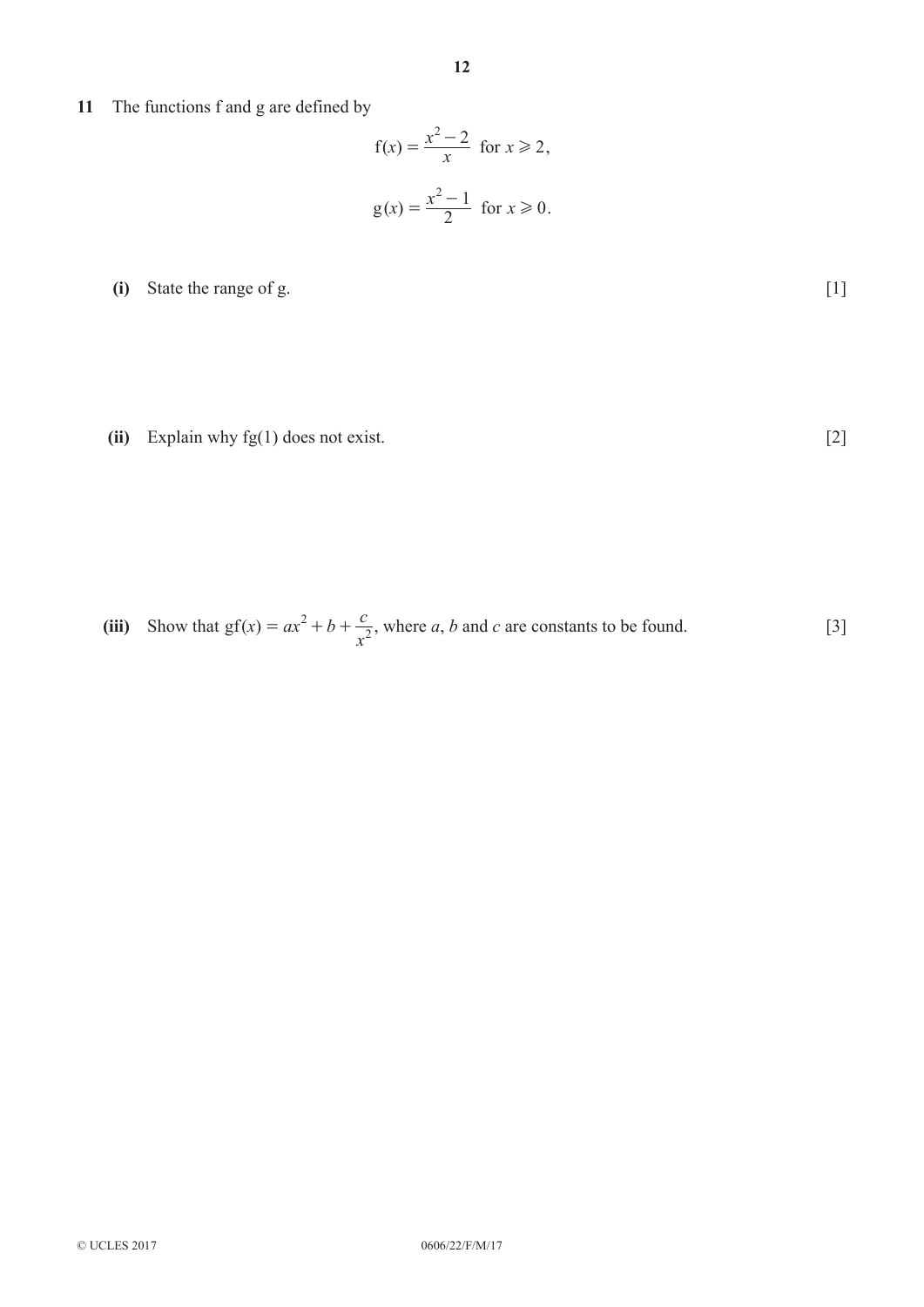**(iv)** State the domain of gf. [1]

(v) Show that 
$$
f^{-1}(x) = \frac{x + \sqrt{x^2 + 8}}{2}
$$
. [4]

© UCLES 2017 0606/22/F/M/17 **[Turn over**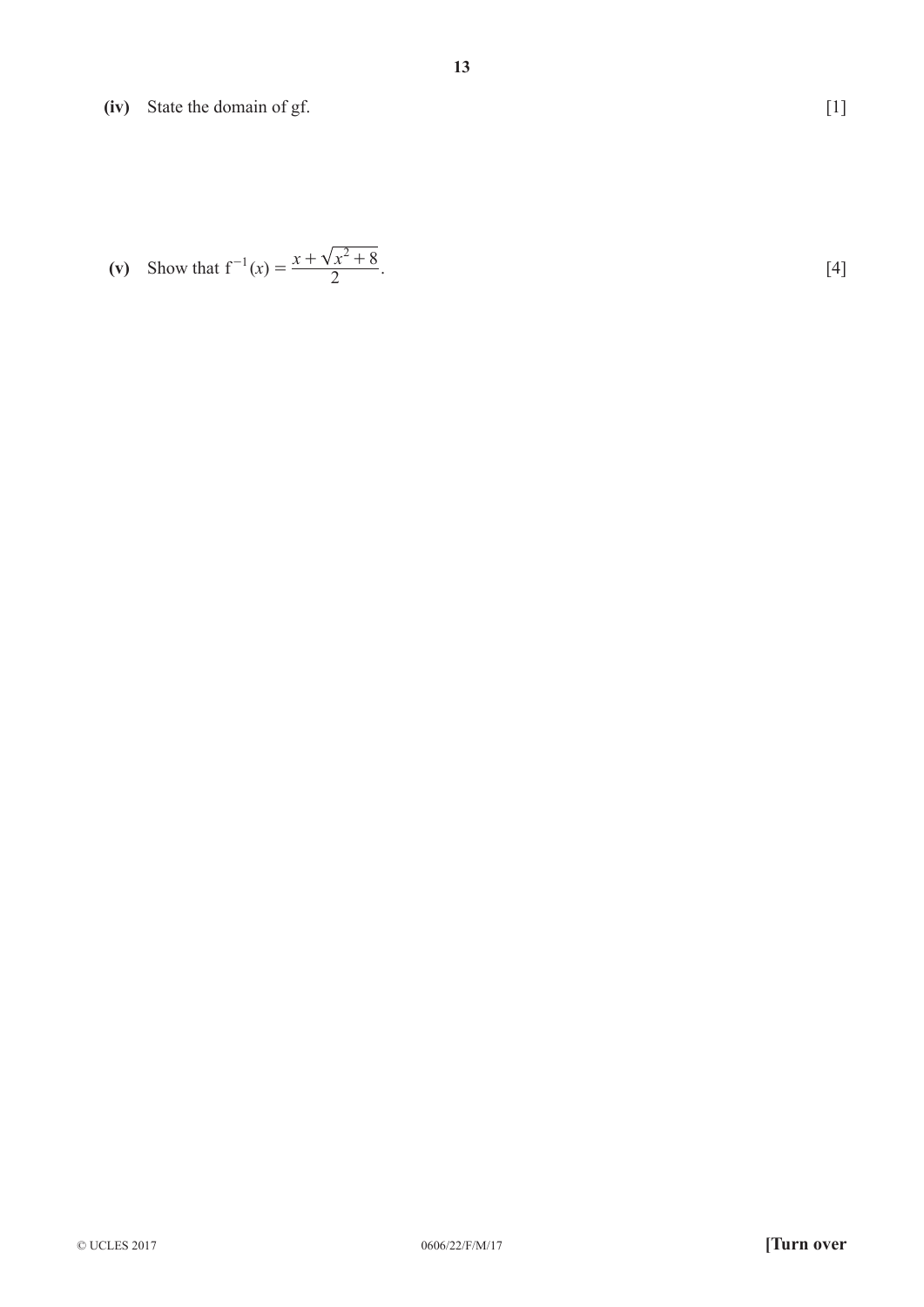**12** The diagram shows a shape made by cutting an equilateral triangle out of a rectangle of width *x* cm.



The perimeter of the shape is 20cm.

**(i)** Show that the area, *A* cm2, of the shape is given by

$$
A = 10x - \left(\frac{6 + \sqrt{3}}{4}\right)x^2.
$$
 [3]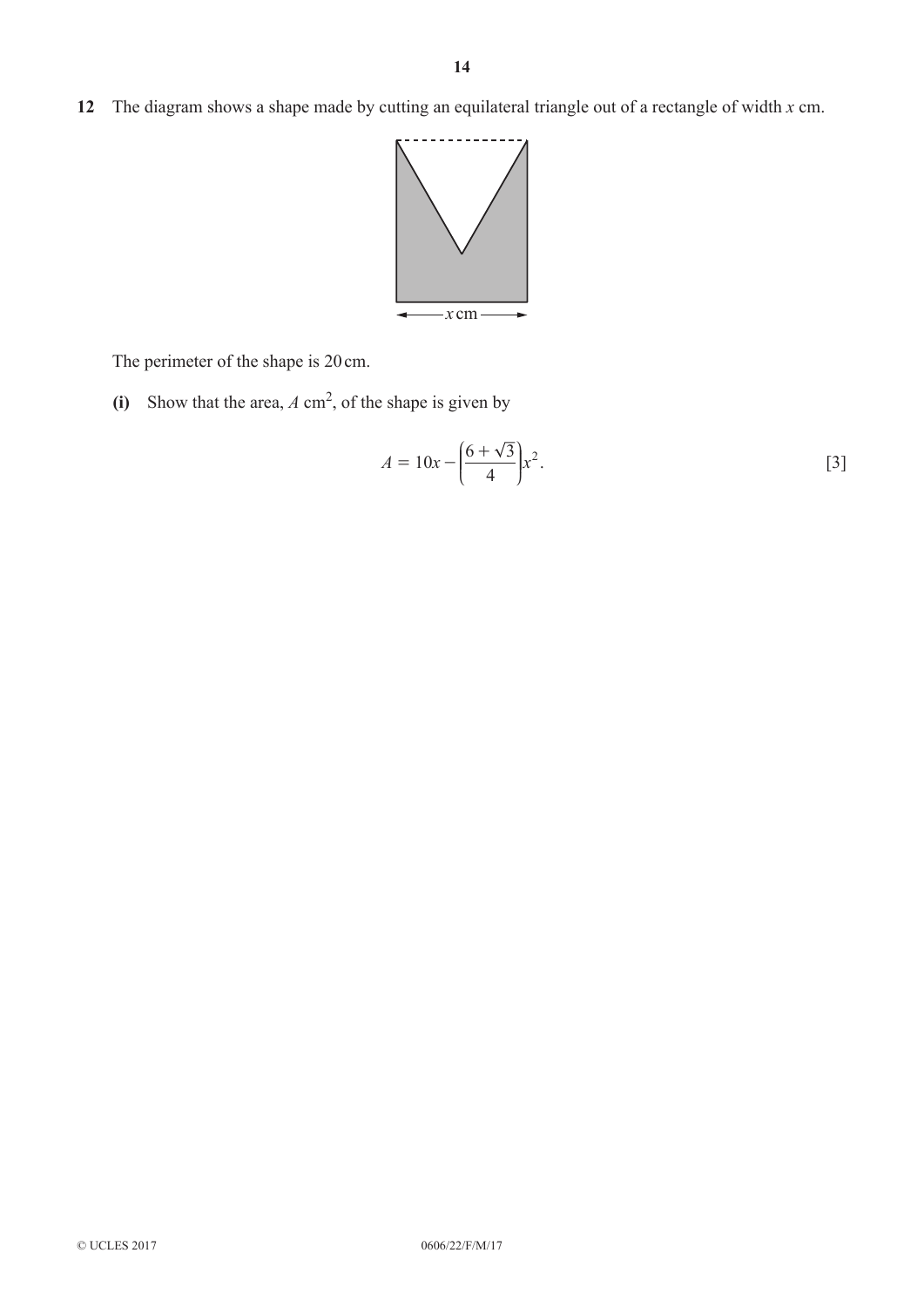**(ii)** Given that *x* can vary, find the value of *x* which produces the maximum area and calculate this maximum area. Give your answers to 2 significant figures. [4]